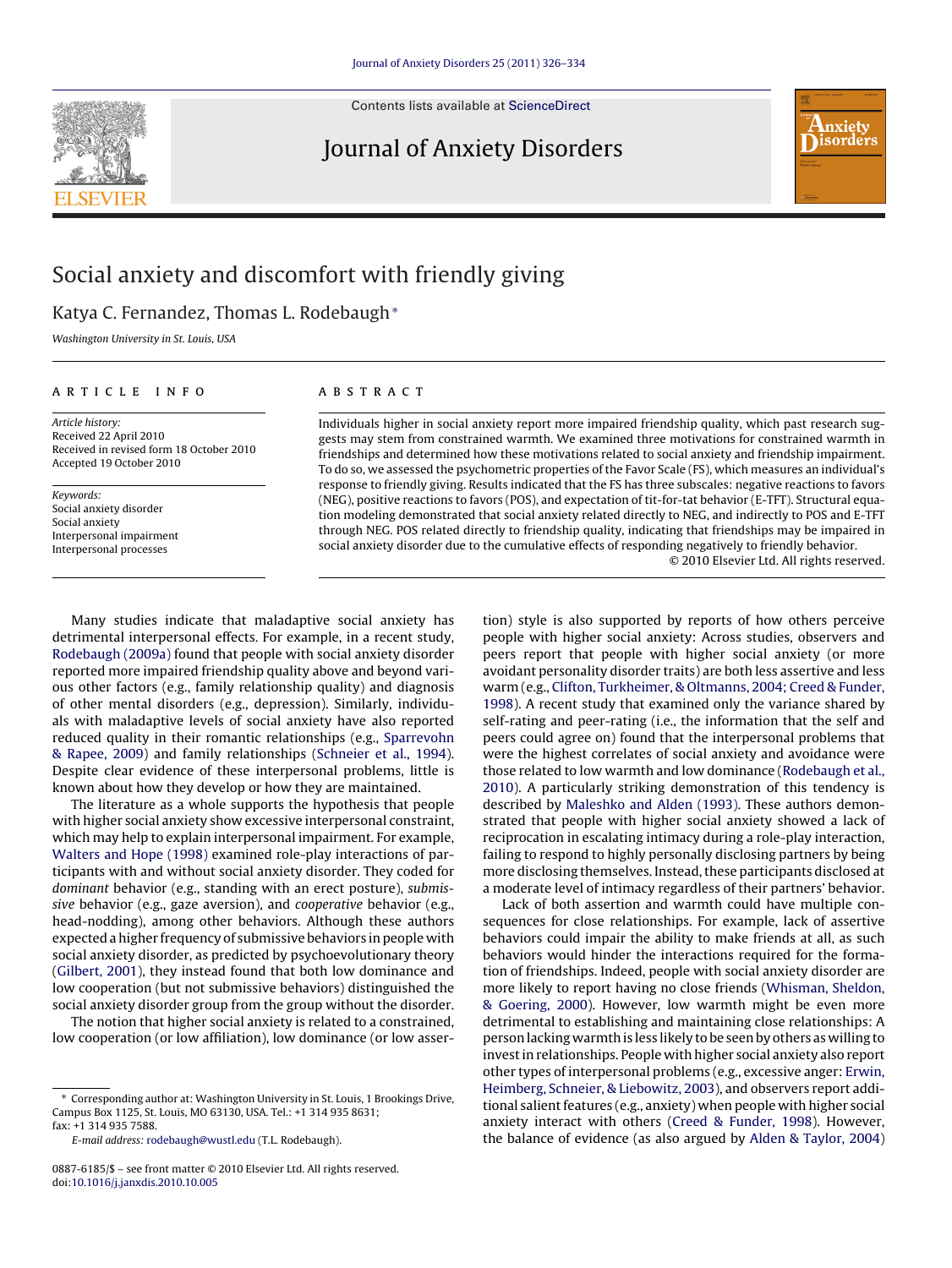suggests that lack of warmth may have a more pervasive impact on interpersonal interactions than displays of social anxiety per se.

It seems clear that lower warmth coupled with lower assertion would have drawbacks. Because such behaviors persist, however, they may also serve a purpose. [Alden and Taylor \(2004, 2010\)](#page--1-0) suggest that such behaviors may share a common motivation of self-protection from negative outcomes. That is, people with higher social anxiety may expect negative outcomes from interpersonal interactions in general, perhaps because of a belief that they do not possess the attributes required to be accepted or valued by others [\(Moscovitch, Orr, Rowa, Reimer, & Antony, 2009; Rodebaugh,](#page--1-0) [2009b\).](#page--1-0) Behaviors based on these beliefs may include avoidance of evaluation in general, whether negative or positive ([Weeks,](#page--1-0) [Heimberg, & Rodebaugh, 2008; Weeks, Heimberg, Rodebaugh, &](#page--1-0) [Norton, 2008; Weeks, Rodebaugh, Heimberg, Norton, & Jakatdar,](#page--1-0) [2009\),](#page--1-0) to avoid these perceived costly outcomes.

### **1. Three motivations for constrained warmth in friendships**

We believe that friendship is an important relationship category in which to study interpersonal problems relating to social anxiety because problematic social anxiety has a special relationship with friendship and peer relationships [\(Rodebaugh, 2009a; Starr &](#page--1-0) [Davila, 2008\).](#page--1-0) One context for studying lack of warmth related to social anxiety concerns favors between friends. The existing literature would suggest that people with higher social anxiety should display restricted warmth in response to such overtly friendly gestures (as reviewed above). However, it is unclear what underlying cognitions might motivate such behaviors. We identified three overlapping yet distinct beliefs that could potentially relate both to social anxiety and friendship impairment.

#### 1.1. Lack of positive expectation

Perhaps most obviously, people with higher social anxiety could fail to respond warmly to favors because they do not perceive such behaviors as being positive. A lack of recognition of positive events in general would be expected for people with higher social anxiety, since social interaction anxiety has been shown to have an inverse relationship with positive affect [\(Brown, Chorpita, & Barlow, 1998;](#page--1-0) [Hughes et al., 2006; Kashdan, 2007\).](#page--1-0) Thus, when a friend increases potential intimacy through positive behaviors, people with higher social anxiety may simply fail to view this behavior as positive, leading to constrained reciprocation of warmth.

#### 1.2. Presence of negative expectations

Alternatively, people with higher social anxiety could experience positive social events as negative or indicative of future negative outcomes. Fear of positive evaluation, which correlates strongly with social anxiety [\(Weeks, Heimberg, & Rodebaugh,](#page--1-0) [2008\),](#page--1-0) might itself constrain warmth.When a friend confers a favor, a person with higher social anxiety may primarily see the situation as an occasion for evaluation and potential revelation of their limited worth [\(Rodebaugh, 2009b\)](#page--1-0) or an indication that the friend expects more of them, increasing the likelihood of future failure (e.g., as suggested by [Wallace & Alden, 1991\).](#page--1-0) The negative affect generated by such expectations could lead to a focus on avoiding interpersonal mistakes rather than reciprocating warmth.

#### 1.3. An atypical model of close relationships

A somewhat different possibility is that at least some people with higher social anxiety simply lack experience with truly close relationships. Various theorists ([Silk, 2002; Tooby & Cosmides,](#page--1-0) [1996\) h](#page--1-0)ave proposed that friendship differs from less intimate relationships. These theorists propose that friendship is not founded on strict reciprocity, whereas many other social relationships are. Cooperative relationships not involving friendship are proposed to involve interpersonal strategies such as the tit for tat (TFT) approach, which theorists have proposed may be the basis for many types of cooperative relationships [\(Trivers, 1971\).](#page--1-0) Such strategies focus on reciprocating both cooperation and lack of cooperation, such that giving a favor would be followed by the expectation that the favor would be returned in kind. Given that people with higher social anxiety have fewer and more impaired friendships (as reviewed above), they may apply acquaintanceship-based rules to their friendships and expect that their friends render favors out of the expectation that the favors will be returned. It seems doubtful that they would express much warmth in reciprocating such favors.

#### **2. The current study**

To test which beliefs about favors among friends are most related to social anxiety, we generated a measure that we hypothesized would assess each type of underlying motivation (lack of positivity, presence of negativity, and expectation of strict reciprocity [i.e., TFT]) in regard to close friends. We tested the psychometric properties of this measure, assessed whether, as hypothesized, its subscales related uniquely to social anxiety, and tested the proposition that these motivations might help explain the relationship between social anxiety and friendship impairment.

#### **3. Study 1: factor and construct validity**

#### 3.1. Method

#### 3.1.1. Participants

Participants for all studies are described in [Table 1. P](#page--1-0)articipants in this study completed a questionnaire packet for course credit, including a variety of measures not reported on in this study, across several semesters of data collection. The Favor Scale was given each semester, but some other scales were only given for certain semesters (see below). Participant social anxiety, as measured by the total score of the Social Interaction Anxiety Scale ([Mattick &](#page--1-0) [Clarke, 1998\),](#page--1-0) ranged from very low to very high (original total range: 0–70; straightforwardly worded total range: 0–60).

#### 3.1.2. Measures

The Favor Scale (FS) is a scale designed to measure the cognitions related to positive friendship behaviors (operationalized as favors). Below we describe the development of the measure, followed by a description of the version used in this study.

FS: Development and pilot versions. Pilot versions were assessed in two studies. The original version included 16 items, derived rationally based on the theory that people with problematic social anxiety tended to have a different model of friendship than people with lower social anxiety. Items focused primarily on cognitions and behavior regarding favors in a specific close friendship. The typical model of friendship was represented by items such as My friend would probably offer to help, whereas the atypical friendship model (tit-for-tat) was represented by items such as If I had asked a favor lately, I wouldn't ask for more help. Initial psychometric analyses indicated a problematic factor structure consisting of two factors: tit-for-tat cognitions ( $\alpha$  = .79) and feelings of affiliation toward the friend ( $\alpha$ =.66). The subscale describing tit-for-tat cognitions was a unique predictor of social interaction anxiety. Additional items were generated and the resulting subscales were found to have good test–retest reliability across a 1–2 week period (ICCs > .71). Given this mixed psychometric picture, we re-evaluated the scale